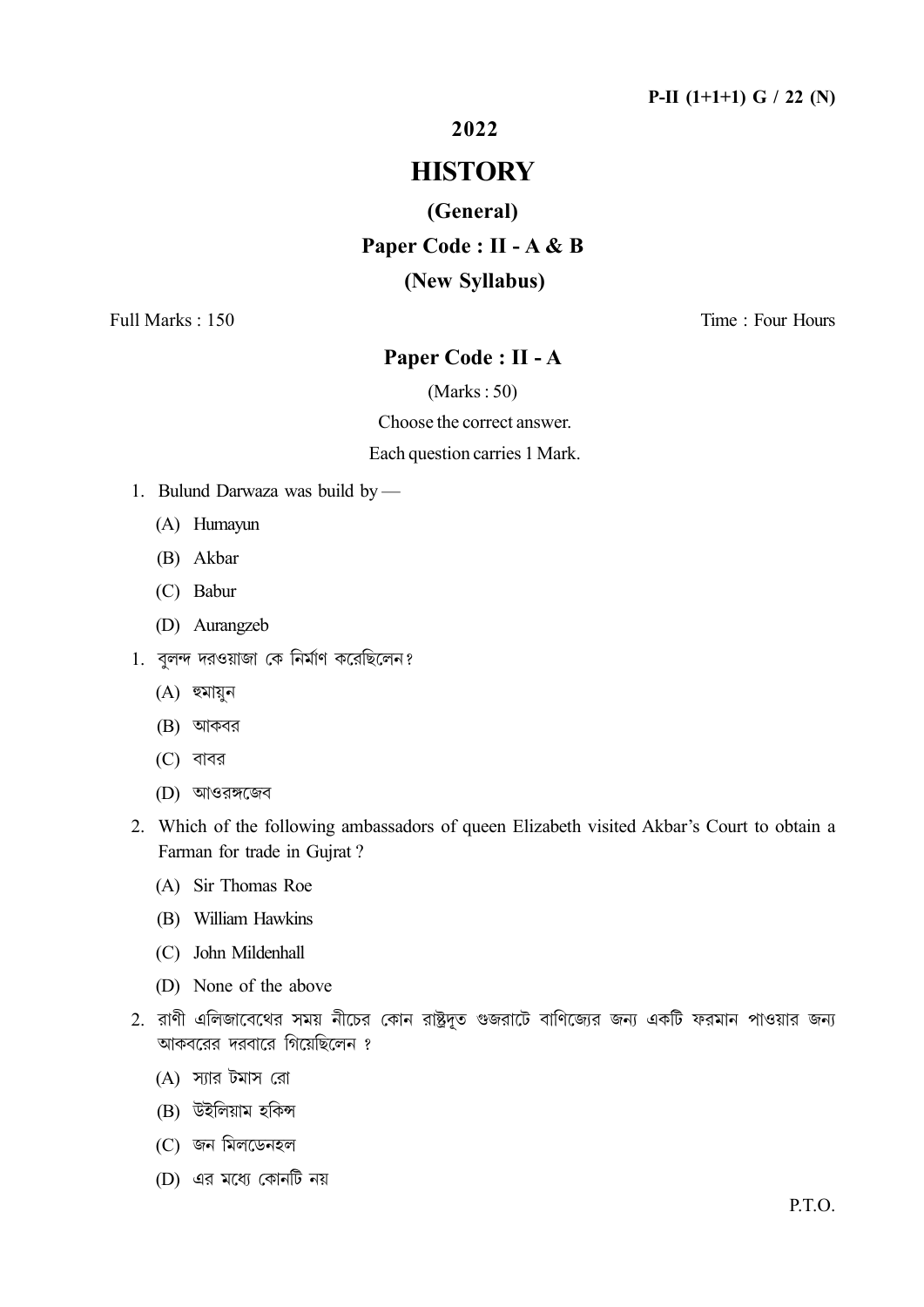- 3. Who was appointed by Akbar by his Court musician?
	- (A) Abul Fazal
	- (B) Miyan Tansen
	- (C) Raja Birbal
	- (D) Raja Todarmal
- 3. আকবর তার দরবারে সংগীতজ্ঞ হিসাবে কাকে নিযুক্ত করেছিলেন?
	- $(A)$  আবুল ফজল
	- (B) মিঁয়া তানসেন
	- $(C)$  রাজা বীরবল
	- (D) রাজা টোডরমল
- 4. Who was the Mughal Commander-in-chief in the Battle of Haldighat?
	- (A) Mansingh
	- (B) Shayesta Khan
	- (C) Bairam Khan
	- (D) Yaswant Singh
- 4. হলদিঘাটের যুদ্ধে মুঘলদের সেনাপতি কে ছিলেন?
	- $(A)$  মানসিংহ
	- $(B)$  শায়েস্তা খান
	- $(C)$  বৈরাম খান
	- (D) যশোবন্ত সিং
- 5. Who wrote Akbarnama?
	- (A) Qyed Sadri
	- (B) Mehram Khan
	- (C) Faiz Kazi
	- (D) Abul Fazl
- 5. আকবরনামা কে লিখেছিলেন?
	- (A) কায়েদ সাদারী
	- $(B)$  মেহরাম খান
	- (C) ফয়েজ কাজী
	- (D) আবুল ফজল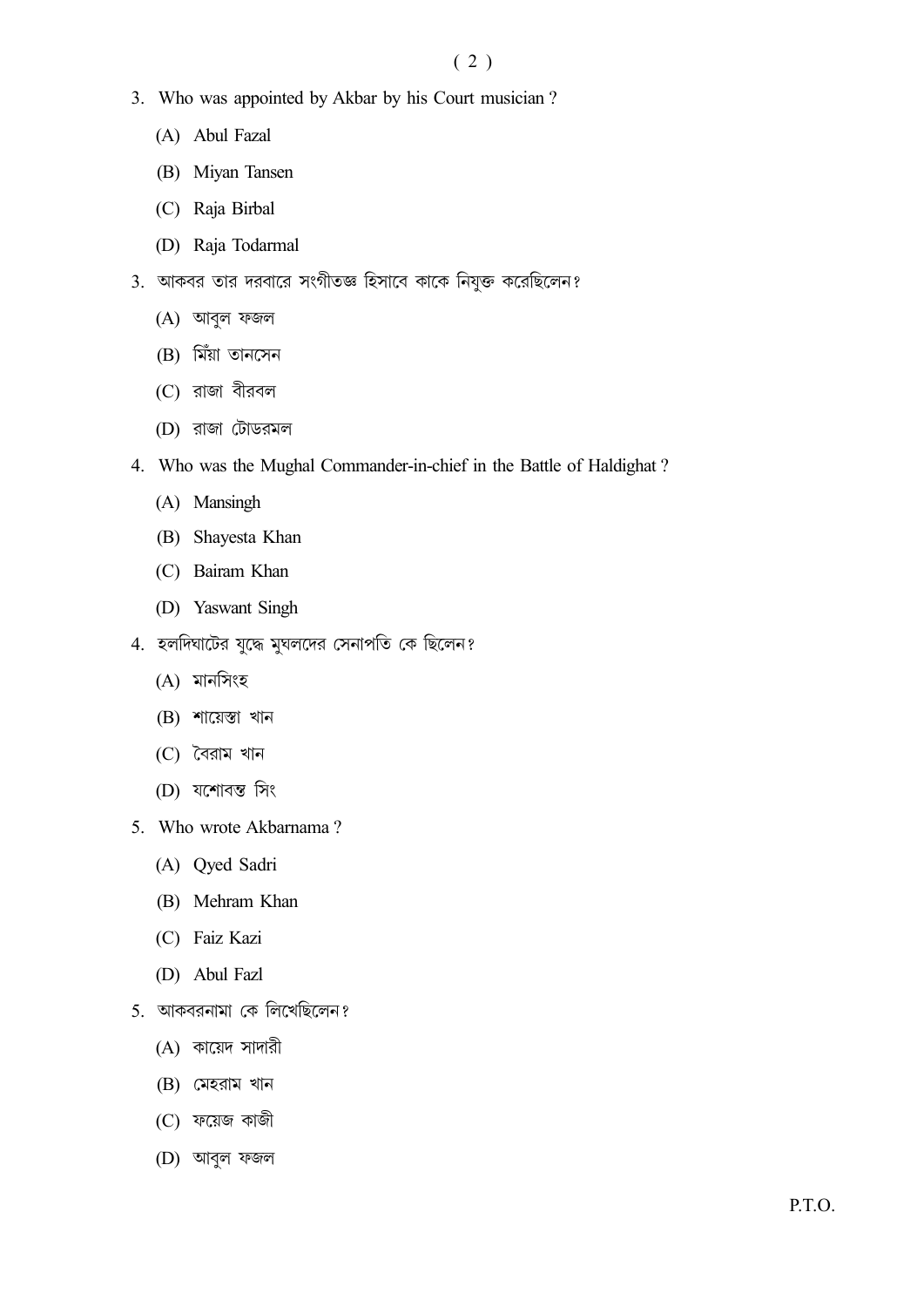- 6. The head of the military department under the recognized central machinery of administration during Akbar's reign was —
	- (A) Diwan
	- (B) Mir Bakshi
	- (C) Mir Saman
	- (D) Bakshi
- 6. আকবরের শাসনকালে প্রশাসনের স্বীকৃত কেন্দ্রীয় প্রশাসনের অধীনে সামরিক বিভাগের প্রধান ছিলেন
	- $(A)$  দেওয়ান
	- $(B)$  মীর বক্সী
	- (C) মীর সামান
	- $(D)$  বক্সী
- 7. Who introduced the Mansabdari system in India ?
	- (A) Babar
	- (B) Humayun
	- (C) Akbar
	- (D) Jahangir
- 7. ভারতে কে মনসবদারী প্রথা চালু করেন?
	- $(A)$  বাবর
	- $(B)$  হুমায়ুন
	- $(C)$  আকবর
	- (D) জাহাঙ্গীর
- 8. Zabti system was introduced by
	- (A) Giasuddin Tughlaq
	- (B) Sikandar Lodi
	- (C) Sher Shah
	- (D) Akbar
- 8. জাবতি প্রথা চালু করেন $-$ 
	- (A) গিয়াসউদ্দিন তৃঘলক
	- $(B)$  সিকান্দার লোদী
	- $(C)$  শেরশাহ
	- $(D)$  আকবর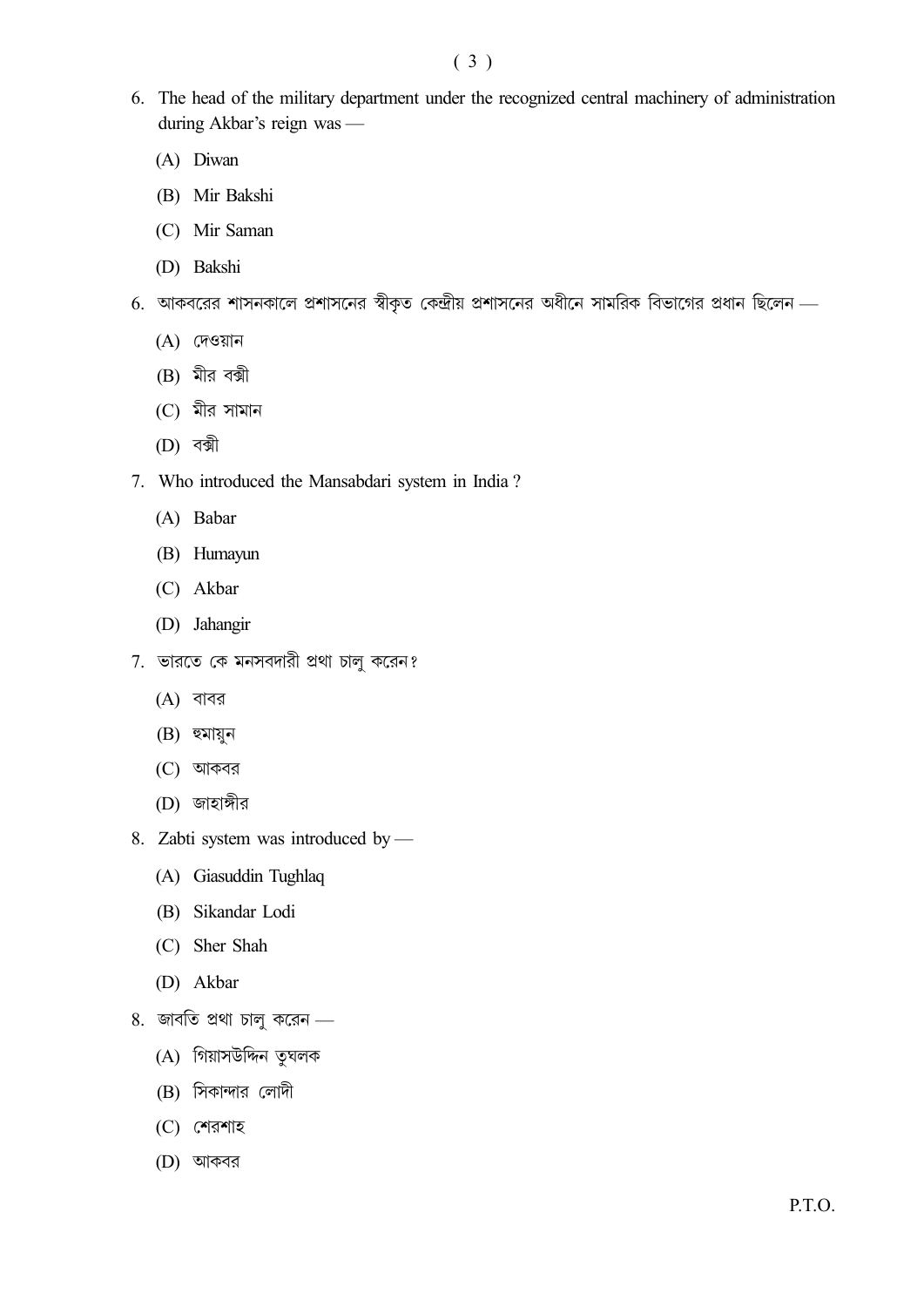- 9. Who constructed Ibadad Khana?
	- (A) Aurangzeb
	- (B) Alauddin Khalji
	- (C) Akbar
	- (D) Firuz Tughlaq
- 9. ইবাদত খানা কে নিৰ্মাণ করেন?
	- $(A)$  আওরঙ্গজেব
	- (B) আলাউদ্দিন খলজী
	- $(C)$  আকবর
	- (D) ফিরোজ তুঘলক
- 10. Which of the following city founded by Maharaja Jay Singh in 1727 AD?
	- (A) Jaypur
	- (B) Ambar
	- (C) Jaysalmir
	- (D) Jodhpur
- 10. নীচের কোন শহরটি ১৭২৭ খ্রীষ্টাব্দে মহারাজা জয় সিংহ প্রতিষ্ঠা করেছিলেন?
	- $(A)$  জয়পুর
	- $(B)$  অম্বর
	- (C) জয়সলমীর
	- (D) যোধপুর
- 11. Ramayana was translated into Persian at Akbar's Court by whom?
	- (A) Faizi
	- (B) Abul Fazal
	- (C) Badayuni
	- (D) Haji Ibrahim Sirhindi
- 11. আকবরের দরবারে কার দ্বারা রামায়ণ ফার্সি ভাষায় অনুবাদ করা হয়?
	- $(A)$  ফয়েজী
	- $(B)$  আবুল ফজল
	- $(C)$  বদায়নী
	- (D) হাজী ইৱাহিম সিরহিন্দী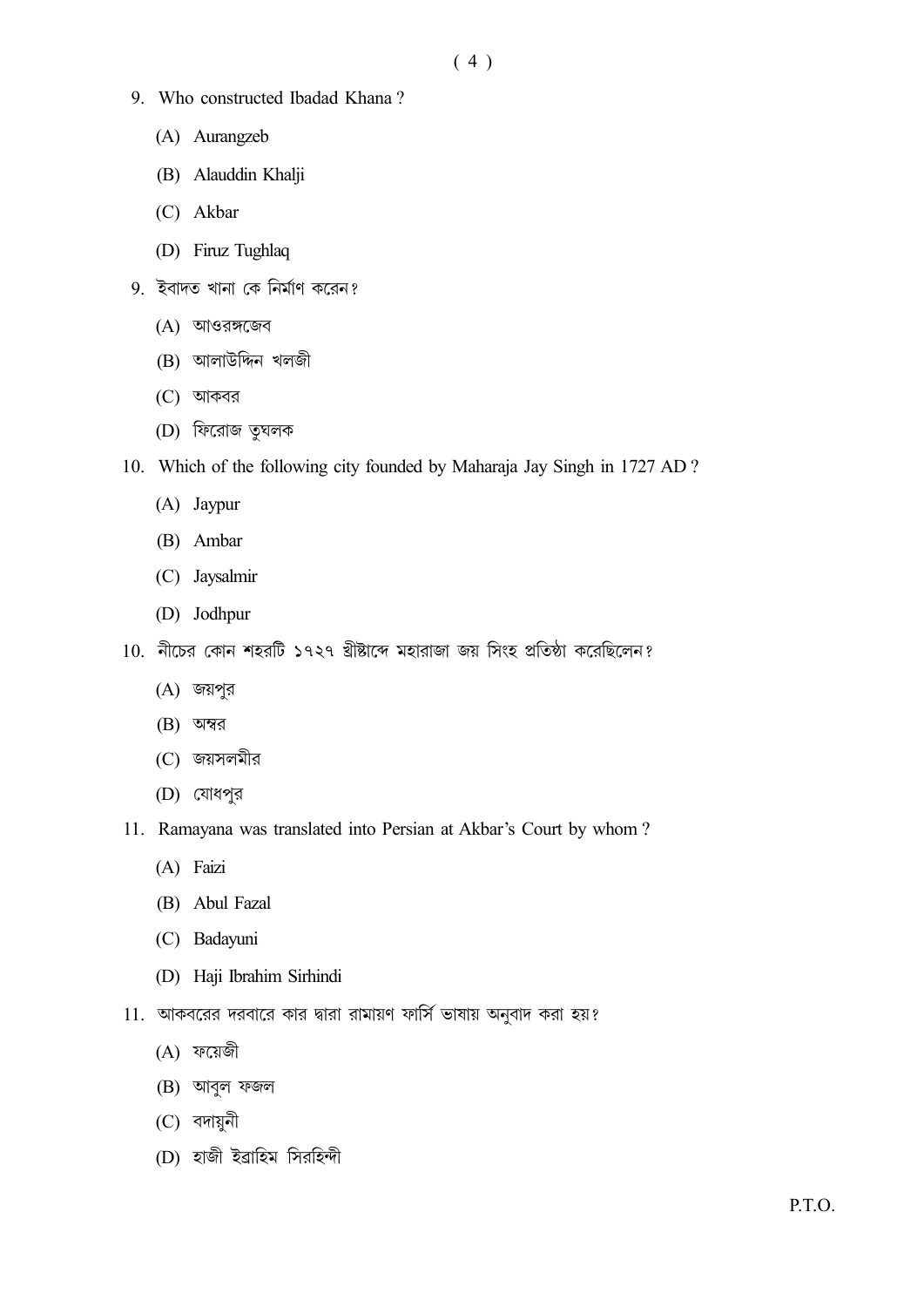- 12. The famous Peacock Throne of Shah Jahan was taken away in 1739 by -
	- (A) Afghan invader Ahmed Shah Abdali
	- (B) Persian invader Nadir Shah
	- (C) Mongol invader Chengiz Khan
	- (D) British East India Company
- 12. শাহজাহানের বিখ্যাত ময়ূর সিংহাসন ১৭৩৯ সালে নিয়ে গিয়েছিলেন যিনি -
	- $(A)$  আফগান আক্রমণকারী আহমেদ শাহ আবদালী
	- (B) পারস্য আক্রমণকারী নাদির শাহ
	- (C) মঙ্গোল আক্ৰমণকারী চেংগিজ খান
	- (D) ৱিটিশ ইষ্ট ইন্ডিয়া কোম্পানী
- 13. Shah Jahhan build the Moti Masjit at -
	- (A) Delhi
	- (B) Jaipur
	- $(C)$  Agra
	- (D) Amarkot
- $13.$  শাহজাহান মতি মসজিদ নিৰ্মাণ করেন যেখানে ...
	- $(A)$  দিল্লী
	- $(B)$  জয়পুর
	- $(C)$  আগ্রা
	- $(D)$  অমরকোট
- 14. Which of these is not one of the titles adopted by Aurangzeb?
	- (A) Alamgir
	- (B) Padshah
	- (C) Sultan Sulaiman
	- (D) Ghazi
- 14. এর মধ্যে কোনটি ঔরঙ্গজেবের গৃহীত উপাধিগুলির মধ্যে একটিও নয়?
	- (A) আলমগীর
	- $(B)$  পাদশাহ
	- (C) সুলতান সুলেমান
	- $(D)$  গাজী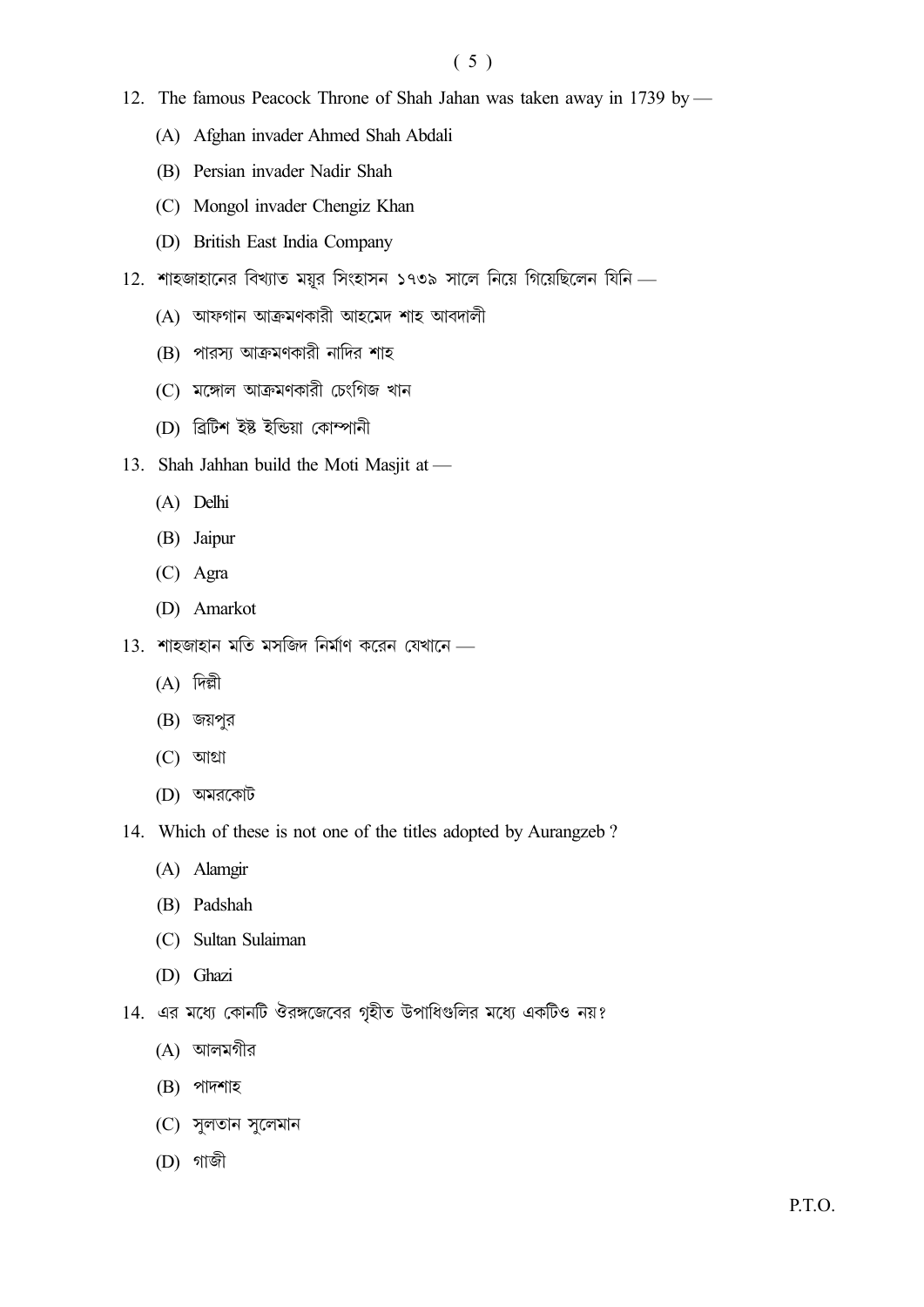- 15. During the reign of Aurangzeb, Rajaram was a
	- (A) Jat leader
	- (B) Mughal leader
	- (C) Maratha leader
	- (D) Sikh leader
- $15.$  ঔরঙ্গজেবের রাজত্বকালে রাজারাম ছিলেন
	- $(A)$  জা $\delta$ নেতা
	- $(B)$  মুঘল নেতা
	- (C) মারাঠী নেতা
	- $(D)$  শিখ নেতা
- 16. Of the following who did not revolt against Aurangzeb?
	- (A) Jats
	- (B) Satnamis
	- (C) Prince Akbar
	- (D) Shayista Khan
- 16. নীচের মধ্যে কে ঔরঙ্গজেবের বিরুদ্ধে বিদ্রোহ করেন নি?
	- (A) জাঠ
	- $(B)$  সাতনামী
	- (C) গ্রিন্স আকবর
	- $(D)$  শায়েস্তা খান
- 17. The most decisive battle between the forces of Dara and Aurangzeb (in the war of succession) was fought at —
	- (A) Dharmat
	- (B) Samugarh
	- (C) Deorai
	- (D) Khajwa
- 17. দ্বারা ও ঔরঙ্গজেবের বাহিনীর মধ্যে সবচেয়ে নির্ণায়ক যুদ্ধ (উত্তরাধিকার যুদ্ধ) সংঘটিত হয়েছিল যেখানে
	- $(A)$  ধর্মাত
	- (B) সামুগড়
	- $(C)$  দেওরাই
	- $(D)$  থাজাওয়া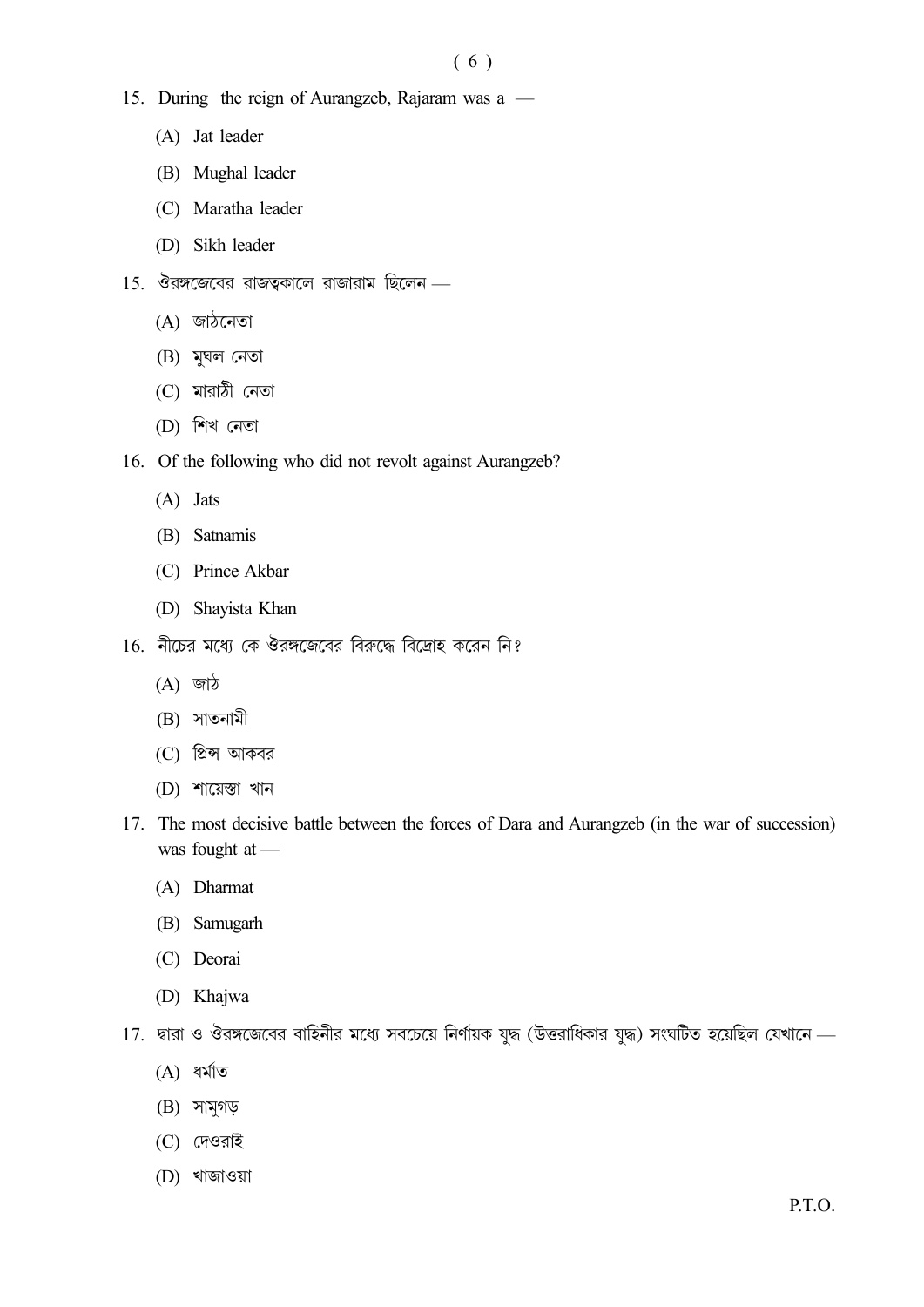- 18. Which Sikh Guru was executed by Aurangzeb?
	- (A) Tegh Bahadur
	- (B) Arjun Dev
	- (C) Hargobind
	- (D) Gobind Singh
- 18. কোন শিখ গুরুকে ঔরঙ্গজেব মৃত্যুদন্ড দিয়েছিলেন ?
	- (A) তেগ বাহাদুর
	- (B) অৰ্জুন দেব
	- (C) হরগোবিন্দ
	- (D) গোবিন্দ সিং
- 19. In which year, Shivaji was Crowned as the Chhatrapati?
	- $(A)$  1608 AD
	- (B) 1674 AD
	- $(C)$  1646 AD
	- (D)  $1710$  AD
- 19. কোন বৎসর শিবাজীকে ছত্রপতি হিসাবে মুকুট দেওয়া হয়েছিল?
	- $(A)$  ১৬০৮ খ্ৰীষ্টাব্দ
	- (B) ১৬৭৪ খ্ৰীষ্টাব্দ
	- (C) ১৬৪৬ খ্ৰীষ্টাব্দ
	- (D) ১৭১০ খ্ৰীষ্টাব্দ

20. 'Chauth' was —

- (A) A religious tax imposed by Aurangzeb
- (B) Toll tax imposed by Shivaji
- (C) Irrigation tax charged by Akbar
- (D) Land tax levied by Shivaji on neighboring State

20. 'চৌথ' ছিল —

- $(A)$  ঔরঙ্গজেব কর্তৃক আরোপিত একটি ধর্মীয় কর
- (B) শিবাজী কর্তৃক আরোপিত টোল ট্যাক্স
- (C) আকবর কর্তৃক ধার্যকৃত সেচ কর
- (D) প্রতিবেশী রাজ্যগুলির ওপর শিবাজী কর্তৃক আরোপিত জমি কর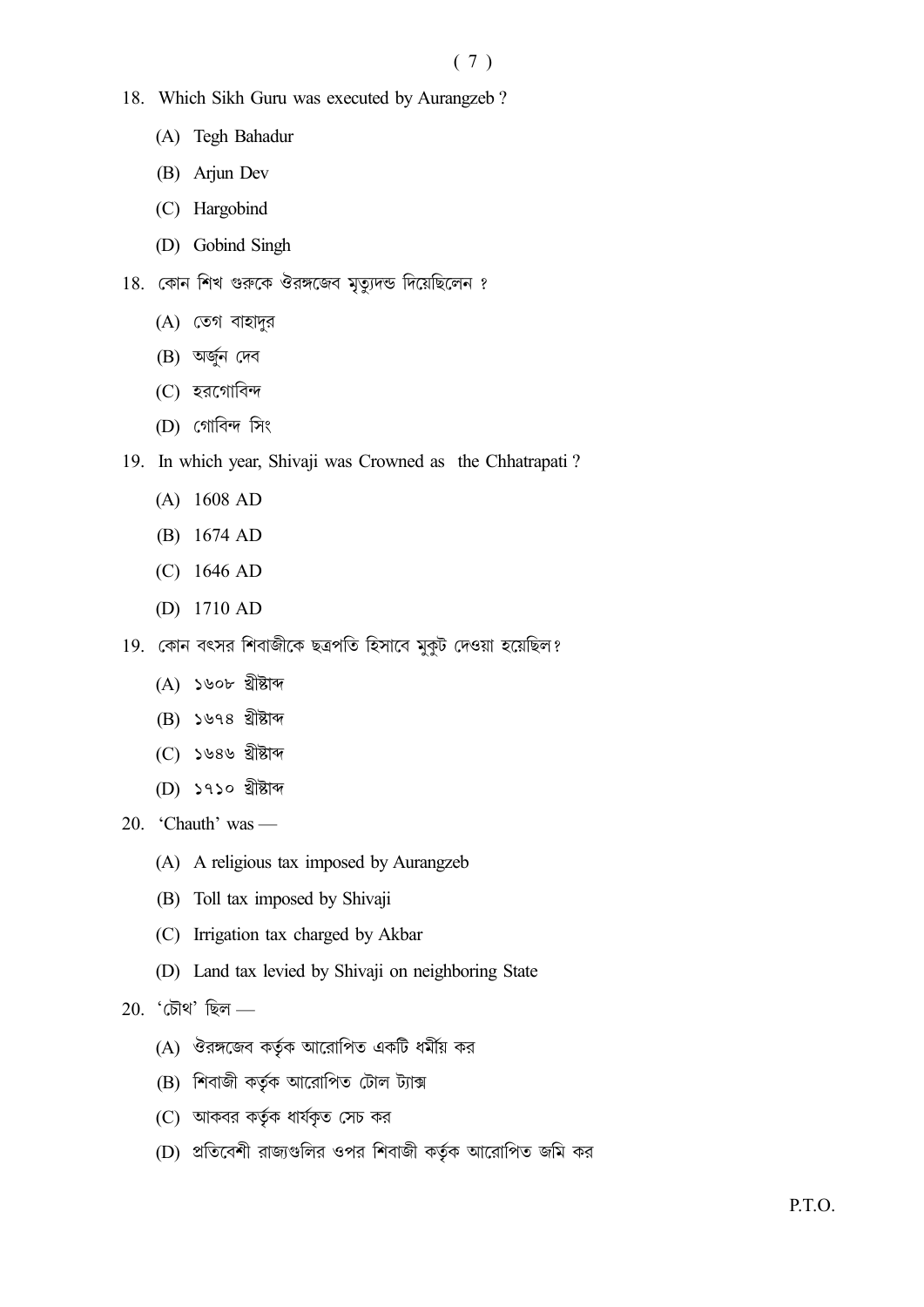## $(8)$

- 21. Who propounded the philosophy of 'Hindu-Pad-Padshahi'?
	- (A) Bajirao I
	- (B) Balaji Biswanath
	- (C) Balaji Bajirao
	- (D) Bajirao II
- 21. 'হিন্দু -পাদ-পাদশাহী' দর্শন কে উত্থাপন করেন?
	- $(A)$  প্রথম বাজিরাও
	- $(B)$  বালাজী বিশ্বনাথ
	- $(C)$  বালাজী বাজিরাও
	- (D) দ্বিতীয় বাজিরাও
- 22. Who among the following Mughal emperors, brought about the fall of Sayyid Brothers?
	- (A) Bahadur Shah I
	- (B) Rafi-ud-daulah
	- $(C)$  Shah Jahan II
	- (D) Muhammad Shah
- 22. নিম্নলিখিত মুঘল সম্রাটদের মধ্যে কে সৈয়দ ভ্রাতৃদ্বয়ের পতন ঘটিয়েছিলেন?
	- $(A)$  প্রথম বাহাদুর শাহ
	- (B) রফি-উদ-দৌলা
	- (C) দ্বিতীয় শাহজাহান
	- $(D)$  মুহাম্মদ শাহ
- 23. Who was the first Governor General of Bengal?
	- (A) Robert Clive
	- (B) William Bentinck
	- (C) Warren Hastings
	- (D) Col-Sunders
- 23. বাংলার প্রথম গভর্নর জেনারেল কে ছিলেন?
	- (A) রবার্ট ক্লাইভ
	- (B) উইলিয়াম বেন্টিঙ্ক
	- (C) ওয়ারেন হেস্টিংস
	- (D) কর্ণেল স্যান্ডার্স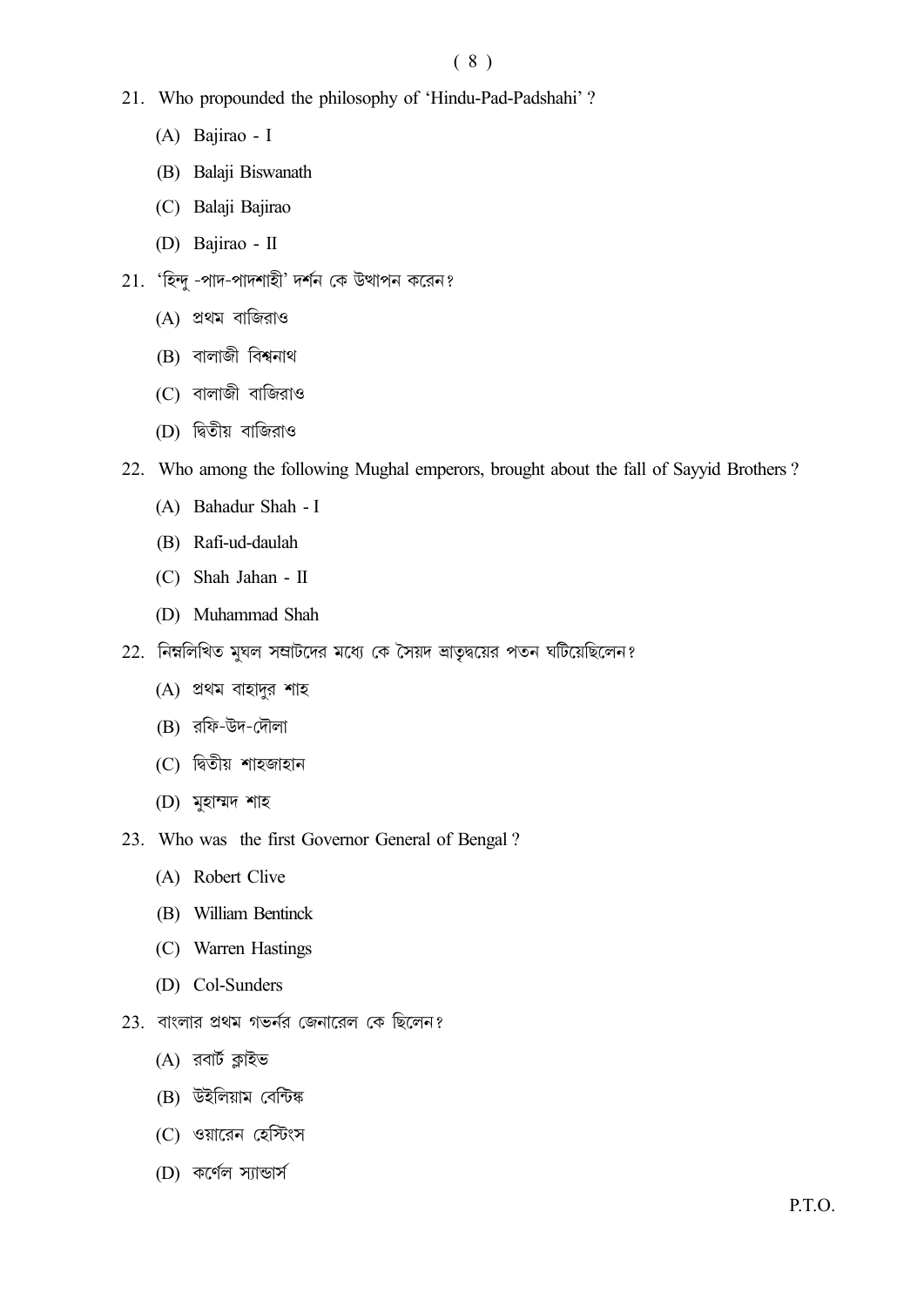- 24. The Supreme Court at Calcutta was founded in -
	- $(A)$  1772 AD
	- (B) 1773 AD
	- $(C)$  1774 AD
	- (D)  $1775$  AD
- $24.$  কলকাতায় সুপ্রিম কোর্ট প্রতিষ্ঠিত হয়েছিল
	- $(A)$  ১৭৭২ খ্ৰীঃ
	- $(B)$  ১৭৭৩ খ্ৰীঃ
	- $(C)$  ১৭৭৪ খ্রীঃ
	- (D) ১৭৭৫ খ্ৰীঃ
- 25. Subsidiary Alliance was introduced by -
	- (A) Lord Wellesley
	- (B) Sir John Shore
	- (C) Robert Clive
	- (D) Lord Dalhousie
- $25.$  'অধীনতামূলক মিত্ৰতা নীতি' প্ৰবৰ্তন করেন
	- (A) লর্ড ওয়েলেসলী
	- $(B)$  স্যার জন শোর
	- (C) রবার্ট ক্লাইভ
	- (D) লৰ্ড ডালহৌসী
- 26. The Charter for the establishment of the East India Company was granted by
	- (A) Queen Elizabeth I
	- (B) Queen Anbolin
	- (C) Queen Mary
	- (D) Queen Victoria
- $26.$  ইষ্ট ইন্ডিয়া কোম্পানির প্রতিষ্ঠার সনদ মঞ্জুর করা হয়েছিল যার দ্বারা ...
	- $(A)$  রাণী প্রথম এলিজাবেথ
	- $(B)$  রাণী আনবোলিন
	- (C) কুইন মেরি
	- (D) রাণী ভিক্টোরিয়া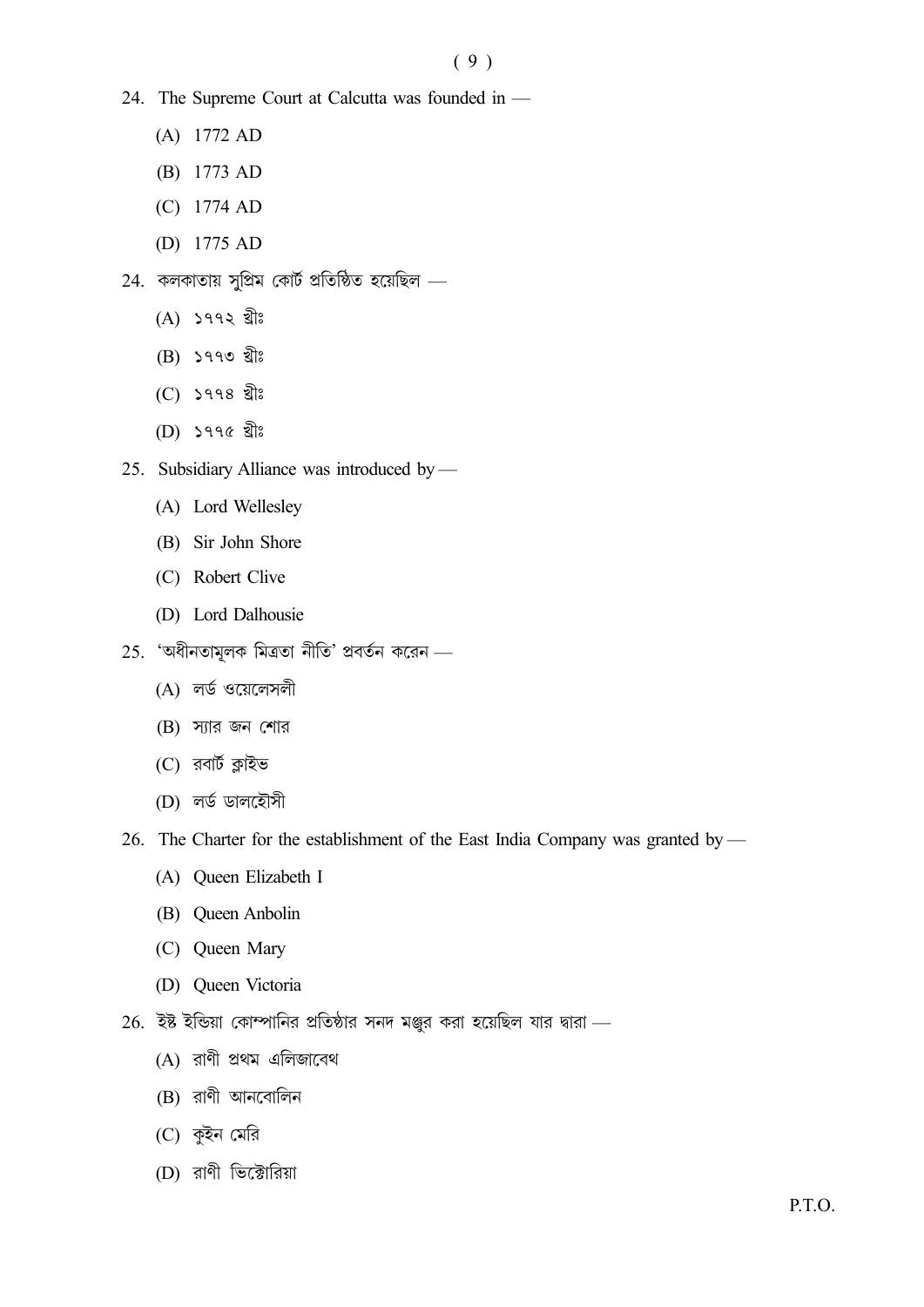#### $(10)$

- 27. The treaty between Ranjit Singh and the British (1809 AD) was signed at -
	- (A) Allahabad
	- (B) Amritsar
	- (C) Kashmir
	- (D) Agra
- 27. রঞ্জিত সিং এবং ব্রিটিশদের মধ্যে চুক্তি (১৮০৯ খ্রীষ্টাব্দ) স্বাক্ষরিত হয়েছিল যেখানে -
	- $(A)$  এলাহাবাদ
	- (B) অমৃতসর
	- $(C)$  কাশ্মীর
	- $(D)$  আগ্রা
- 28. Between whom did the third battle of Panipat take place?
	- (A) Akbar and Hemu
	- (B) Babur and Ibrahim Lodi
	- (C) Akbar and Rana Pratap
	- (D) Ahmed Shah Abdali and Maratha
- 28. পাণিপথের তৃতীয় যুদ্ধ কাদের মধ্যে সংঘঠিত হয়েছিল?
	- (A) আকবর ও হিমু
	- (B) বাবর ও ইব্রাহিম লোদী
	- $(C)$  আকবর ও রাণা প্রতাপ
	- $(D)$  আহম্মদ শাহ আবদালী ও মারাঠা
- 29. Who signed the treaty of Bassein with British in 1802?
	- (A) Baji Rao I
	- (B) Balaji Baji Rao
	- (C) Baji Rao II
	- (D) None of the above
- 29. ১৮০২ সালে ব্রিটিশদের সঙ্গে বেসিন এর চুক্তি কে স্বাক্ষর করেন?
	- $(A)$  প্রথম বাজিরাও
	- $(B)$  বালাজি বাজিরাও
	- (C) দ্বিতীয় বাজিরাও
	- (D) উপরের কোনটিই নয়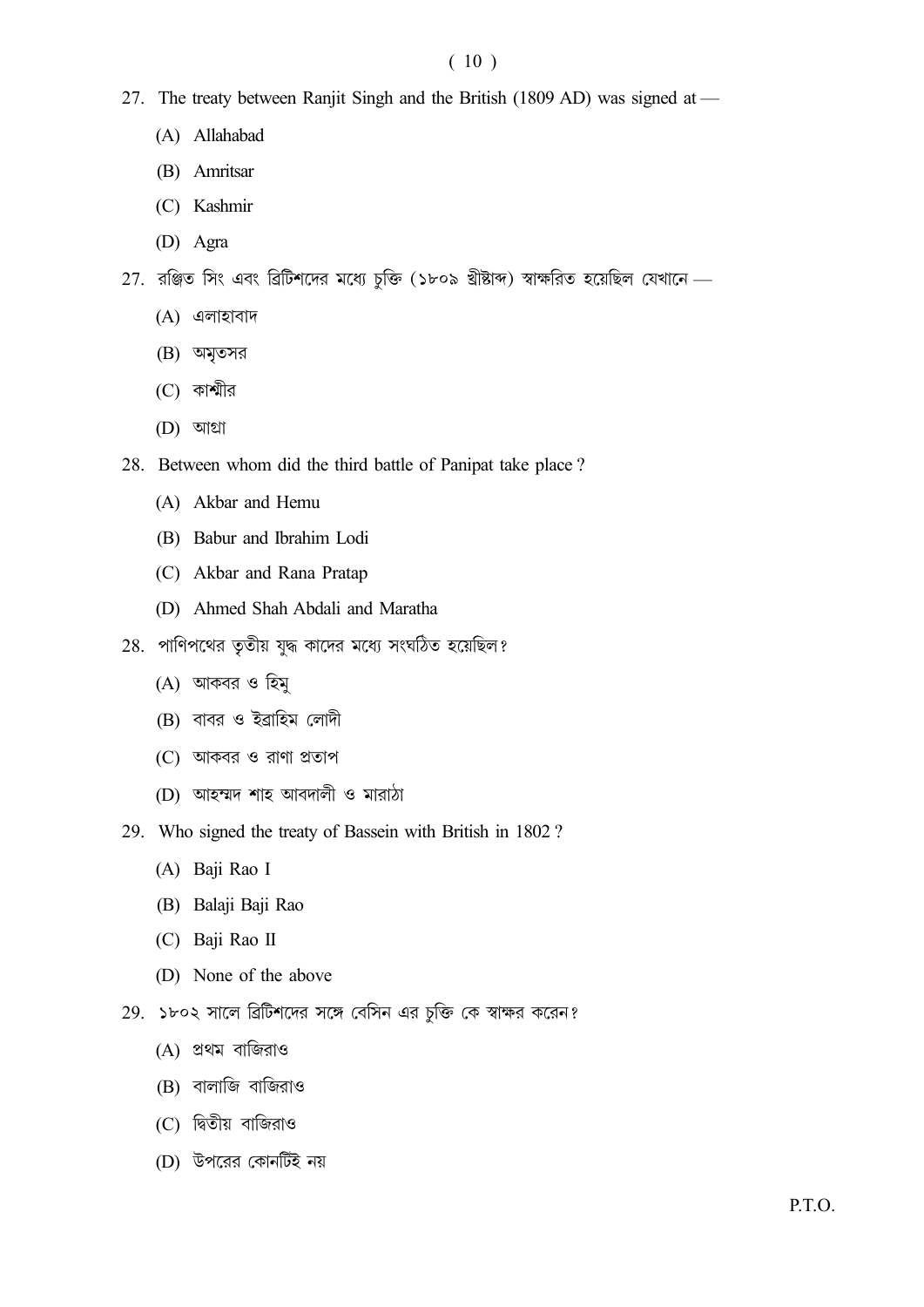- 30. Who started the Sepoy Mutiny first?
	- (A) Tantia Topi
	- (B) Mangal Pandey
	- (C) Nana Saheb
	- (D) Rani Laxmi Bai
- $30.$  কে প্রথম সিপাহী বিদ্রোহ শুরু করেন?
	- (A) তাঁতিয়া টোপি
	- (B) মঙ্গল পান্ডে
	- $(C)$  নানা সাহেব
	- $(D)$  রাণী লক্ষী বাই
- 31. The first Bengali Drama, written to highlight the brutality of the British Indigo Planters was
	- (A) Rast Gafter
	- (B) Neel Darpan
	- (C) Shome Prakash
	- (D) None of the above
- 31. ব্রিটিশ নীলকরদের বর্বরতা তুলে ধরার জন্য রচিত প্রথম বাংলা নাটক ছিল
	- (A) রাস্ট গফতার
	- $(B)$  নীল দৰ্পন
	- $(C)$  সোমপ্ৰকাশ
	- (D) উপরের কোনটি নয়
- 32. Who among the following established the Tantvabodhini Sabha in 1839 at Calcutta?
	- (A) Keshab Chandra Sen
	- (B) Debendra Nath Tagore
	- (C) Rammohan Roy
	- (D) Sivnath Sastri
- 32. নীচের মধ্যে কে ১৮৩৯ খ্রীষ্টাব্দে কলকাতায় তত্ত্ববোধিনী সভা প্রতিষ্ঠা করেন?
	- $(A)$  কেশবচন্দ্ৰ সেন
	- (B) দেবেন্দ্রনাথ ঠাকুর
	- $(C)$  রামমোহন রায়
	- (D) শিবনাথ শাস্ত্রী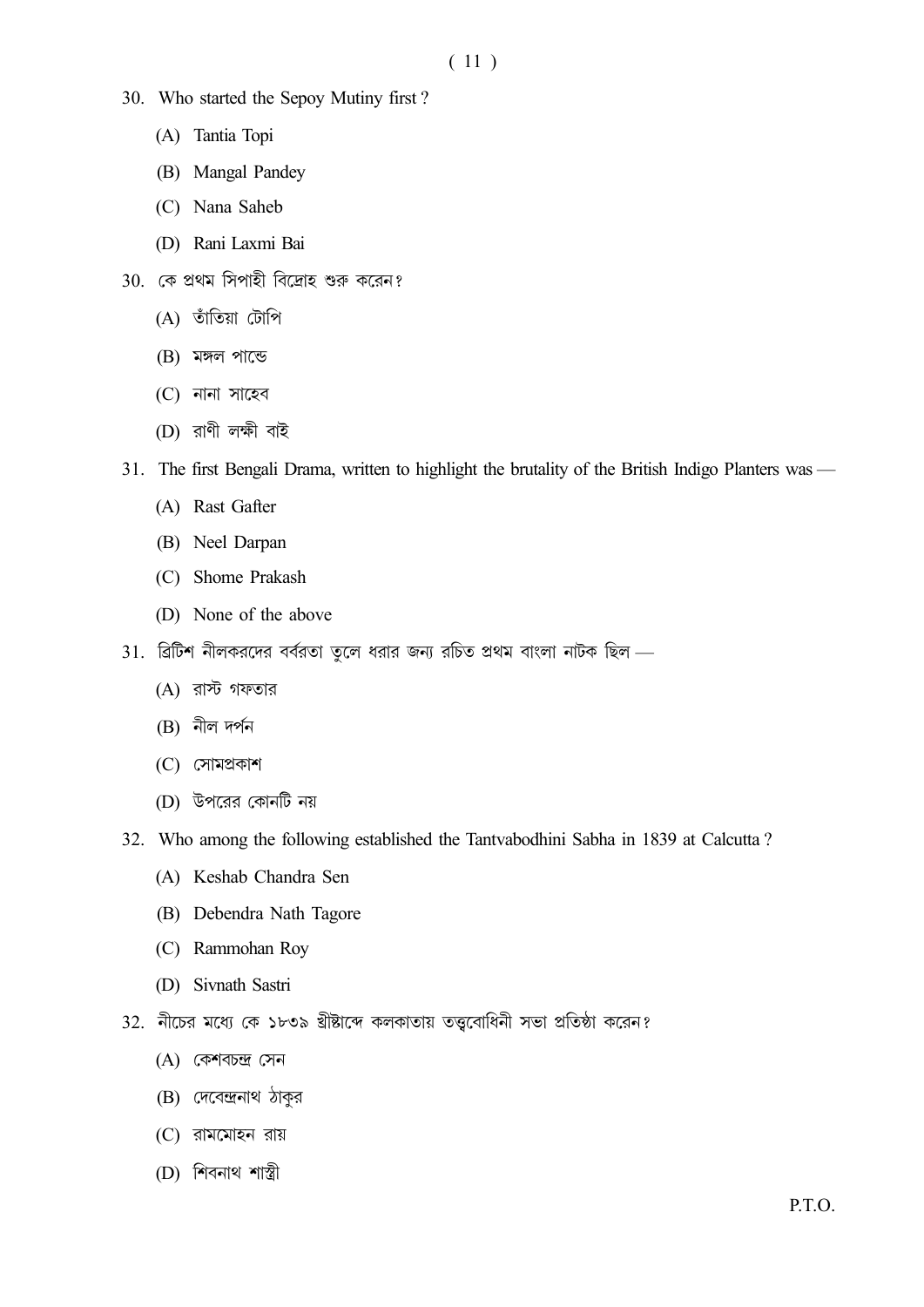### $(12)$

- 33. Who among the following founded the 'Asiatic Society' of Bengal?
	- (A) Sir William Jones
	- (B) Lord Cornwallis
	- (C) John Shore
	- (D) Warren Hastings
- 33. নীচের মধ্যে কে 'এশিয়াটিক সোসাইটি' অব বেঙ্গল প্রতিষ্ঠা করেন?
	- $(A)$  স্যার উইলিয়াম জোন্স
	- (B) লৰ্ড কৰ্নওয়ালিস
	- $(C)$  জন শোর
	- (D) ওয়ারেন হেস্টিংস
- 34. Who led the Santal Uprising?
	- (A) Sidhu and Kanu
	- (B) Birsa Munda
	- (C) Tana Bhagat
	- (D) Nilambar and Pitambar
- 34. কারা সাঁওতাল বিদ্রোহের নেতৃত্ব দেন?
	- (A) সিধু ও কানু
	- (B) বিরসা মুন্ডা
	- $(C)$  তানা ভগত
	- (D) নীলাম্বর ও পীতাম্বর
- 35. Who was the Governor General of India at the time of the Sepoy Mutiny?
	- (A) Lord Hardings
	- (B) Lord Canning
	- (C) Lord Lytton
	- (D) Lord Dalhousie
- 35. সিপাহী বিদ্রোহের সময় ভারতের গভর্নর জেনারেল কে ছিলেন?
	- (A) লৰ্ড হাৰ্ডিংস
	- $(B)$  লৰ্ড ক্যানিং
	- $(C)$  লৰ্ড লিটন
	- (D) লৰ্ড ডালহৌসী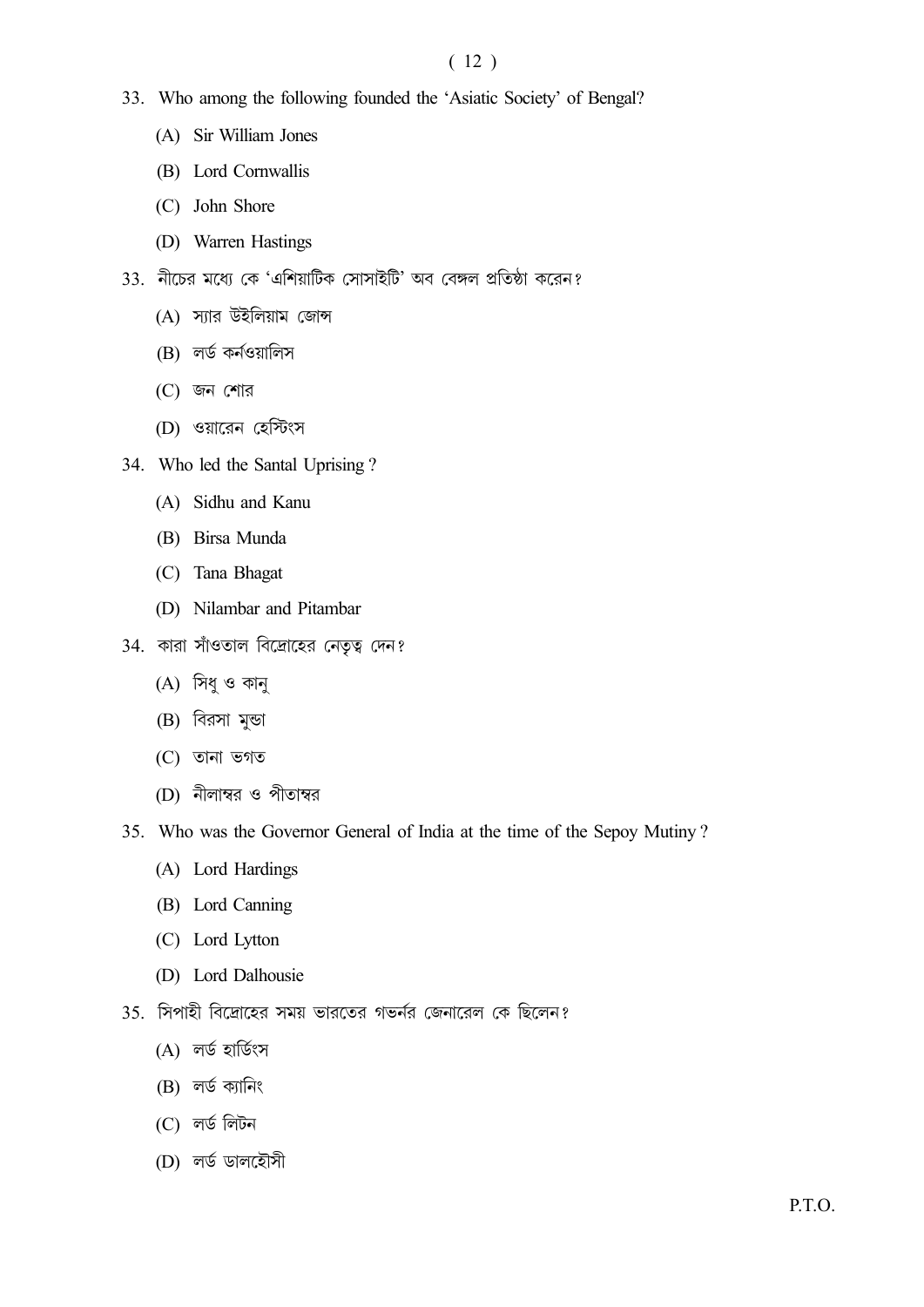## $(13)$

- 36. Sir Thomas Munro is associated with the land revenue settlement
	- (A) Permanent Settlement
	- (B) Mahalwari Settlement
	- (C) Ryotwari Settlement
	- (D) None of the above
- 36.  $\overline{v}$ সার টমাস মুনরো যে ভূমি রাজস্ব বন্দোবস্তের সাথে যুক্ত
	- (A) চিরস্থায়ী বন্দোবস্ত
	- $(B)$  মহলওয়ারী বন্দোবস্ত
	- (C) রায়তওয়ারী বন্দোবস্ত
	- (D) উপরের কোনটিই নয়
- 37. By whom did the 'Atmiya Sabha' set up ?
	- (A) Vidyasagar
	- (B) Derozio
	- (C) Dayananda Saraswati
	- (D) Raja Rammohun Roy
- $37.$  আত্মীয়সভা কার দ্বারা প্রতিষ্ঠিত হয়?
	- $(A)$  বিদ্যাসাগর
	- $(B)$  ডিরোজিও
	- $(C)$  দয়ানন্দ সরস্বতী
	- $(D)$  রাজা রামমোহন রায়
- 38. When did the first Regulating Act passed ?
	- (A) 1772
	- (B) 1773
	- (C) 1771
	- (D) 1770
- 38. কত খ্ৰীষ্টাব্দে প্ৰথম 'ৱেগুলেটিং অ্যাক্ট' পাশ হয়েছিল?
	- $(A)$   $\searrow$  992
	- $(B)$   $\searrow$  990
	- $(C)$  5995
	- $(D)$   $\searrow$  990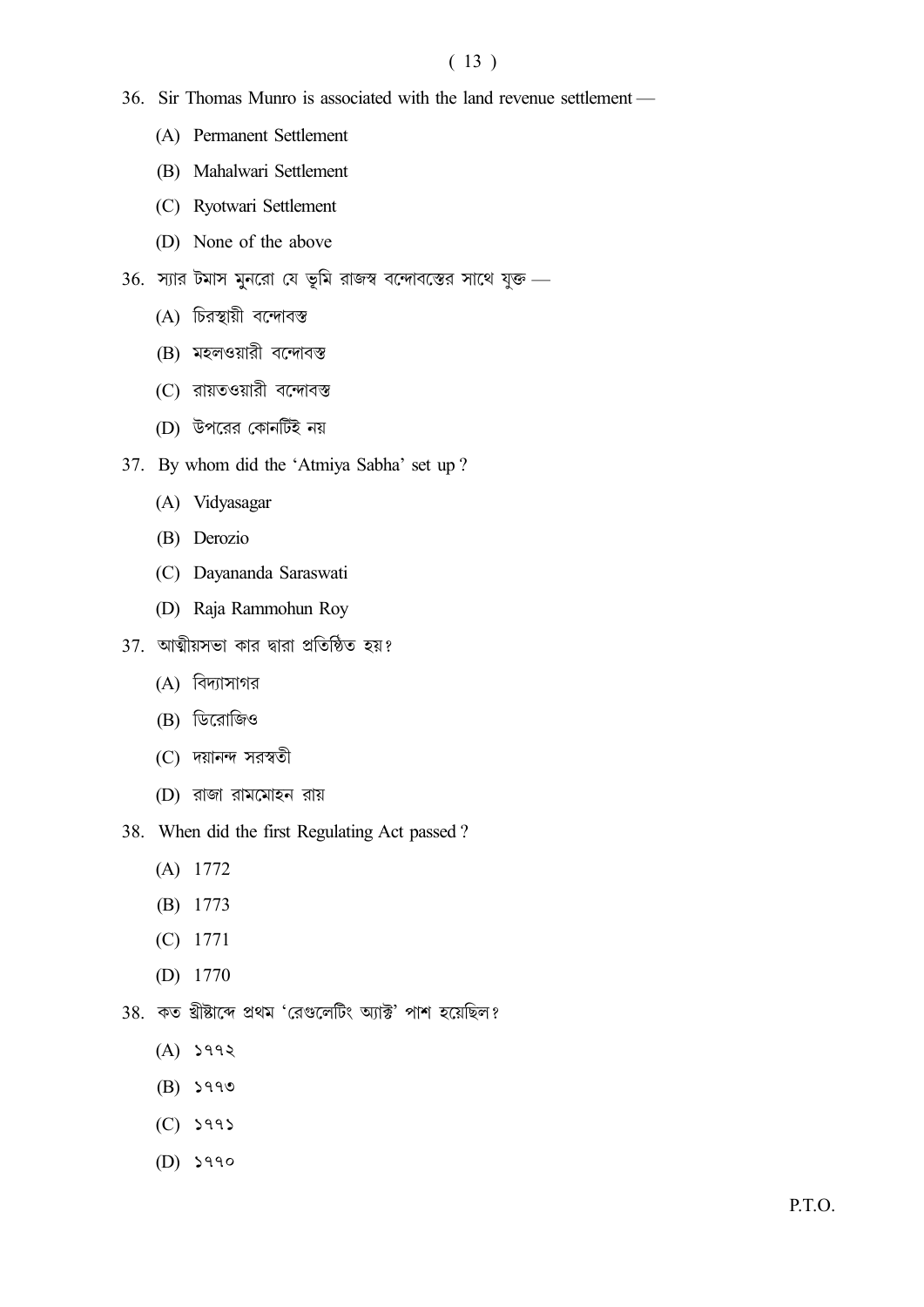# $(14)$

- 39. Who was the Viceroy of British India at the time of first session of the Congress?
	- (A) Lord Curzon
	- (B) Lord Dufferin
	- (C) Lord Mayo
	- (D) Lord Minto
- 39. কংগ্রেসের প্রথম অধিবেশনের সময় ব্রিটিশ ভারতের ভাইসরয় কে ছিলেন?
	- $(A)$  লৰ্ড কাৰ্জন
	- (B) লৰ্ড ডাফরিন
	- $(C)$  লর্ড মায়ো
	- (D) লর্ড মিন্টো
- 40. In which session of the Indian National Congress split into two part Moderates and Extremists?
	- (A) Surat Session
	- (B) Nagpur Session
	- (C) Bombay Session
	- (D) Allahabad Session
- 40. ভারতীয় জাতীয় কংগ্রেসের কোন অধিবেশনে নরমপন্থী ও চরমপন্থী দুটি ভাগে ভাগ হয়ে যায়?
	- (A) সুরাট অধিবেশন
	- (B) নাগপুর অধিবেশন
	- (C) বোম্বে অধিবেশন
	- (D) এলাহাবাদ অধিবেশন
- 41. The Partition of Bengal cancelled in which year?
	- $(A)$  1906
	- $(B)$  1909
	- $(C)$  1911
	- $(D)$  1913
- $41.$  বঙ্গভঙ্গ রদ হয় কোন বৎসর?
	- $(A)$  ১৯০৬
	- $(B)$  ১৯০৯
	- $(C)$   $\geq \geq \geq$
	- $(D)$  ১৯১৩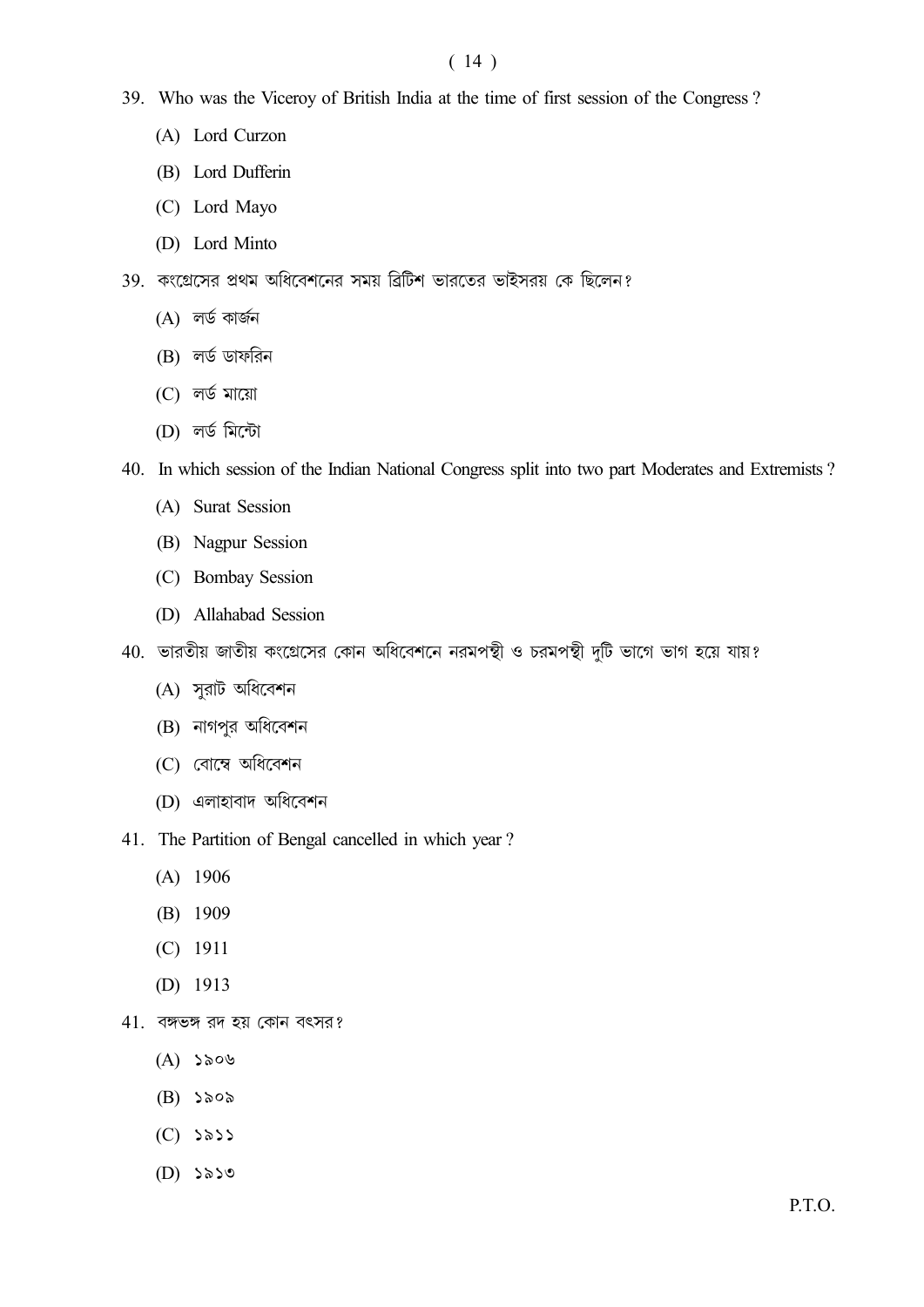#### $(15)$

- 42. Who was the real introducer of the Wahabi Movement in India?
	- (A) Mir Nisar Ali
	- (B) Syed Ahmed
	- (C) Shah Walliullah
	- (D) None of them
- 42. ভারতে ওয়াহারী আন্দোলনের প্রকৃত প্রবর্তক কে ছিলেন?
	- $(A)$  মীর নিসার আলী
	- (B) সৈয়দ আহম্মদ
	- (C) শাহ ওয়ালী-উল্লাহ
	- (D) এদের কেউ নন
- 43. Which incident led to the termination of Non-cooperation and Khilafat movement by Gandhiji?
	- (A) Passing of Rawlat Act
	- (B) Death of Bal Gangadhar Tilak
	- (C) Jallianwala Bagh Massacre
	- (D) Chauri Chauri incidend
- 43. কোন ঘটনাটির জন্য গান্ধীজি অসহযোগ ও খিলাফৎ আন্দোলনের অবসান ঘটায়?
	- $(A)$  রাওলাট আইন প্রণয়ন
	- (B) বাল গঙ্গাধর তিলকের মৃত্যু
	- (C) জালিয়ানওয়ালাবাগের হত্যাকাণ্ড
	- (D) চৌরী চৌরী ঘটনা
- 44. Which Indian mass movement began with the famous 'Dandi March of Mahatma Gandhi?
	- (A) Khilafat Movement
	- (B) Non-cooperation Movement
	- (C) Civil Disobedience Movement
	- (D) Quit India Movement
- 44. মহাত্মা গান্ধীর বিখ্যাত 'ডান্ডি যাত্রা' দিয়ে কোন ভারতীয় গণআন্দোলন শুরু হয়েছিল?
	- (A) খিলাফত আন্দোলন
	- (B) অসহযোগ আন্দোলন
	- (C) আইন অমান্য আন্দোলন
	- (D) ভারত ছাডো আন্দোলন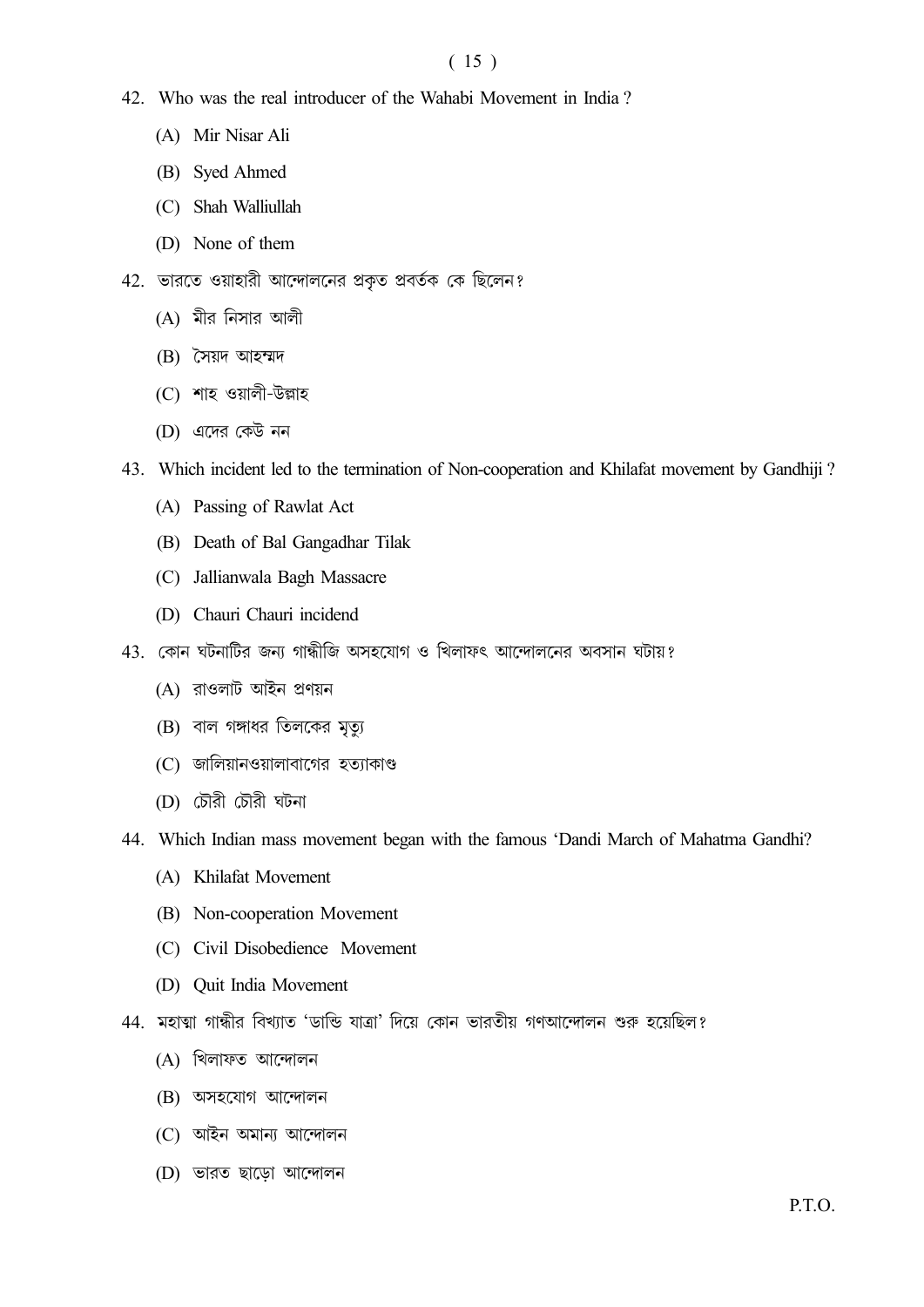#### $(16)$

- 45. Which Indian national movement is also known as the "August Movement"?
	- (A) Non Cooperation Movement
	- (B) Swadeshi Movement
	- (C) Civil Disobedience Movement
	- (D) Quit India Movement
- 45. কোন ভারতীয় জাতীয় আন্দোলন 'আগস্ট আন্দোলন' নামে পরিচিত?
	- $(A)$  খিলাফৎ আন্দোলন
	- (B) অসহযোগ আন্দোলন
	- (C) আইন অমান্য আন্দোলন
	- (D) ভারত ছাড়ো আন্দোলন
- 46. When did the Bardoli movement under Sardar Vallabh Bhai Patel begin?
	- $(A)$  1919 AD
	- (B) 1928 AD
	- $(C)$  1930 AD
	- (D)  $1942$  AD
- $46.$  সর্দার বল্লভ ভাই প্যাটেলের অধীনে বারদৌলি আন্দোলন কবে শুরু হয়?
	- $(A)$  ১৯১৯ খ্ৰীঃ
	- $(B)$  ১৯২৮ খ্ৰীঃ
	- $(C)$  ১৯৩০ খ্ৰীঃ
	- (D) ১৯৪২ খ্ৰীঃ
- 47. Who was the first president of AITUC?
	- (A) Lala Lajpat Rai
	- (B) Chittaranjan Das
	- (C) Dewan Chamanlal
	- (D) B. P. Wadiya
- 47. AITUC-এর প্রথম সভাপতি কে ছিলেন?
	- (A) লালা লাজপত রায়
	- $(B)$  চিত্তরঞ্জন দাস
	- $(C)$  দেওয়ান চমনলাল
	- (D) বি. পি. ওয়াদিয়া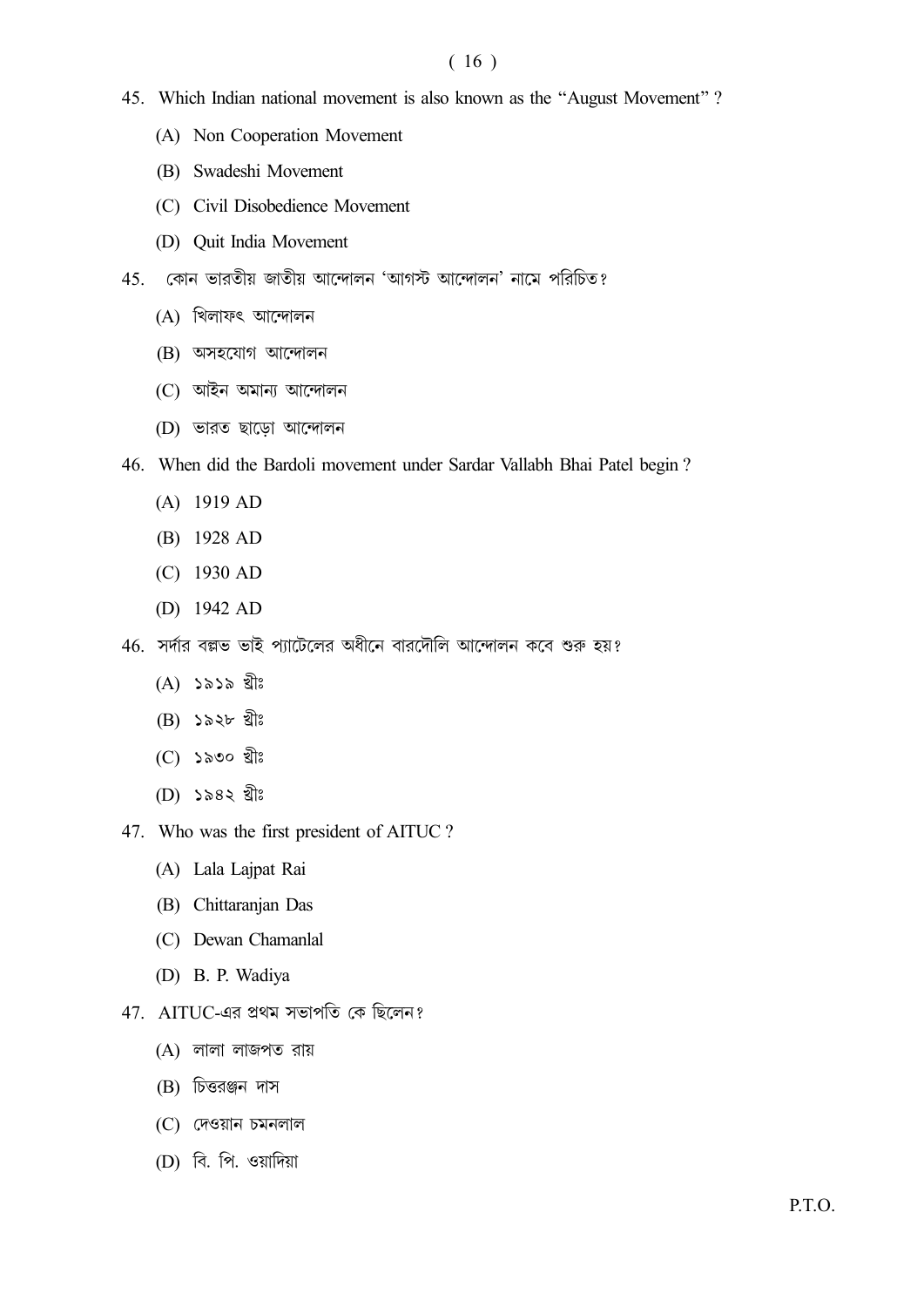#### $(17)$

- 48. Which party was established by Subhash Chandra Bose after he come out of Indian Nation Congress?
	- (A) Republican Party
	- (B) Socialist Party
	- (C) Forward Block
	- (D) Indian National Army
- 48. ভারতীয় জাতীয় কংগ্রেস থেকে বেরিয়ে আসার পর সূভাষ চন্দ্র বসু কোন দলটি প্রতিষ্ঠা করেছিলেন?
	- $(A)$  রিপাবলিকান পার্টি
	- (B) সমাজতান্ত্ৰিক দল
	- (C) ফরোয়ার্ড ব্লক
	- (D) ইন্ডিয়ান ন্যাশানাল আৰ্মি
- 49. The author of the book 'A Nation in the Making' was
	- (A) S. N. Banerjee
	- (B) Mahatma Gandhi
	- (C) Hume
	- (D) Tilak
- 49. 'A Nation in the making' 'গ্ৰন্থের লেখক ছিলেন
	- $(A)$  এস. এন. ব্যানার্জি
	- $(B)$  মহাত্মা গান্ধী
	- (C) হিউম
	- $(D)$  তিলক
- 50. Who declared "Swaraj is my birth right and I shall have it"?
	- (A) Gopal Krishna Gokhale
	- (B) Bal Gangadhar Tilak
	- (C) Lala Lajpat Rai
	- (D) K. T. Telang
- 50. কে ঘোষণা করেছিলেন ''স্বরাজ আমার জন্মগত অধিকার এবং আমি তা অর্জন করবই"?
	- (A) গোপাল কৃষ্ণ গোখলে
	- (B) বাল গঙ্গাধর তিলক
	- (C) লালা লাজপত রায়
	- (D) কে. টি. তেলাং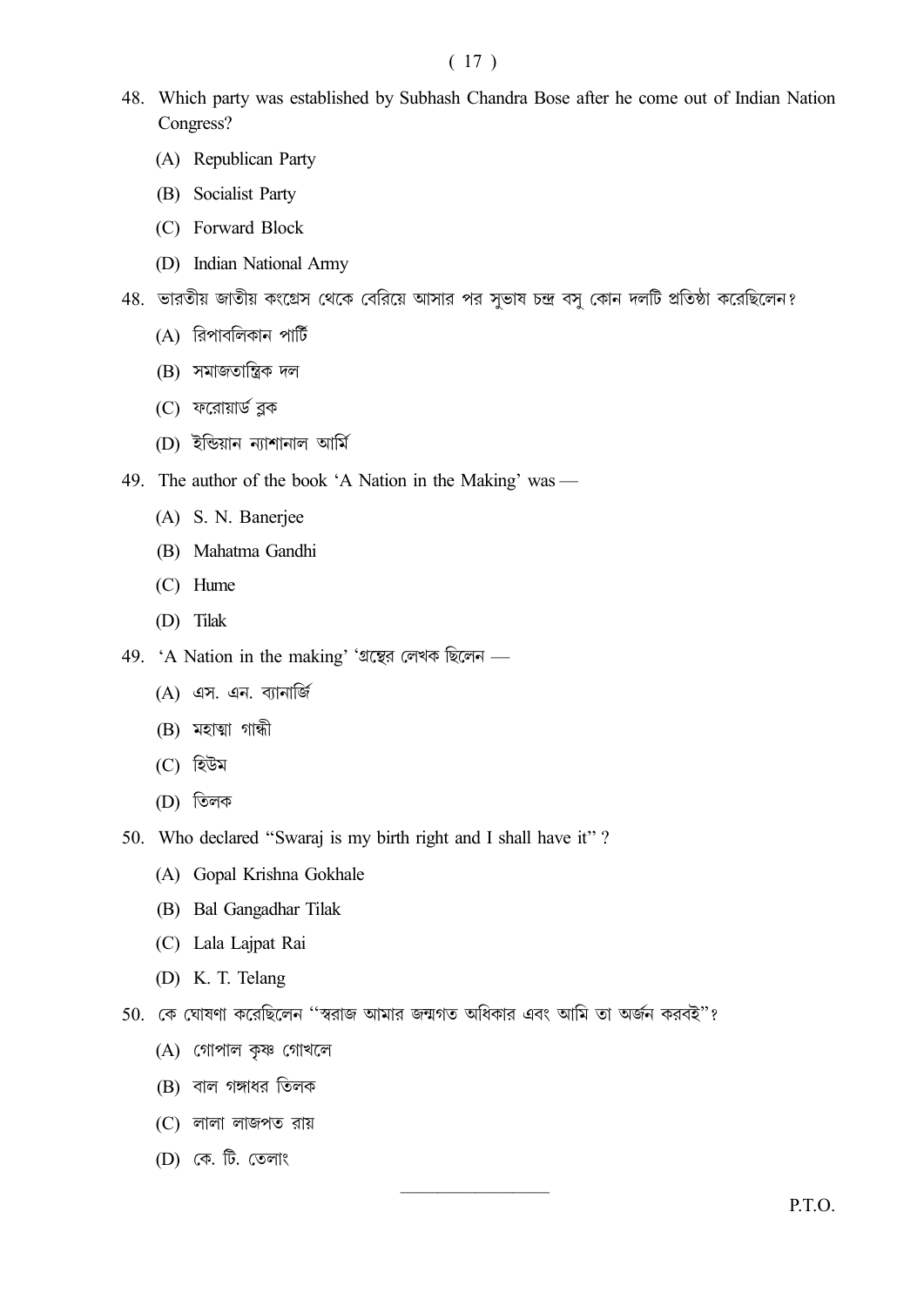# ( 18 )

# Paper Code : II - B

(Marks : 100)

The figures in the margin indicate full marks. Candidates are required to give their answers in their own words as far as practicable.

# Category - I

|                | Answer any <i>three</i> questions within 500 words.                                                                                | $15 \times 3 = 45$ |  |
|----------------|------------------------------------------------------------------------------------------------------------------------------------|--------------------|--|
| 1.             | What were contributions of the Mughal in the field of architecture?                                                                | 15                 |  |
| 2.             | Describe the administrative system established by Shivaji.                                                                         | 15                 |  |
| 3.             | What were the causes of the battle of Plassey? Describe its significance.                                                          | $10+5=15$          |  |
| 4.             | Describe the permanent Land revenue settlement in Bengal. How did it affect the Peasantry?                                         | $10+5=15$          |  |
|                | 5. What were the main causes behind the partition plan of Bengal in 1905? Describe the<br>$10+5=5$<br>Swadeshi movement in Bengal. |                    |  |
|                | 6. Trace the events leading to the Non-co-operation movement. Why did Gandhiji withdraw it?                                        | $10+5=15$          |  |
| Category - II  |                                                                                                                                    |                    |  |
|                | Answer any <i>three</i> questions within 275 words each :                                                                          | $10 \times 3 = 30$ |  |
| 7.             | Write a note on Din-i-ilahi of Akbar.                                                                                              | 10                 |  |
| 8.             | Write a short note on the development of Bengali Literature during the 18th Century.                                               | 10                 |  |
| 9.             | What were the causes of Santhal rebellion (1855)?                                                                                  | 10                 |  |
|                | 10. Write a short note on Swarajya party with special reference to the role of Chittaranjan Das.<br>10                             |                    |  |
| 11.            | Describe the Tebhaga movement in Bengal.                                                                                           | 10                 |  |
|                | 12. What were the main Provision in the Government of Indian Act of 1935?                                                          | 10                 |  |
| Category - III |                                                                                                                                    |                    |  |
|                | Write short notes on any <i>five</i> questions within 50 words :                                                                   | $5 \times 5 = 25$  |  |
|                | 13. Tuzuk-i-Babri.                                                                                                                 |                    |  |
|                | 14. Imperial Karkhanas.                                                                                                            |                    |  |
| 15.            | Jaigirdari Crisis.                                                                                                                 |                    |  |
|                | 16. Political Significance of Diwani (1765 AD).                                                                                    |                    |  |
|                | 17. Chuar uprising.                                                                                                                |                    |  |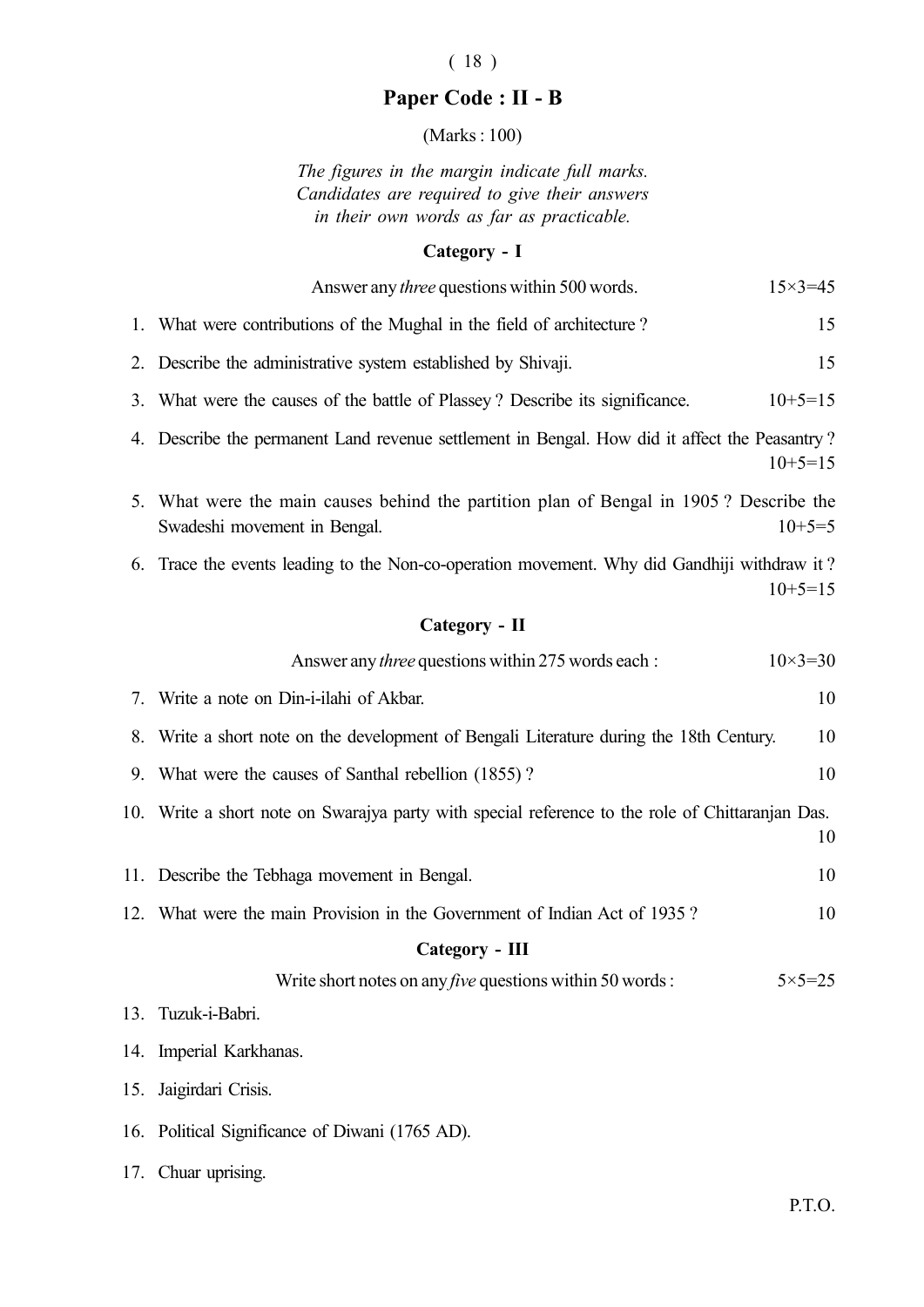- 18. Muslim League.
- 19. Vidyasagar's role in the emancipation of women.
- 20. Wavel Plan.
- 21. Mountbatten Plan.

#### বঙ্গানুবাদ

# বিভাগ - ক

| যে কোন <b>তিনটি</b> প্রশ্নের উত্তর দাও ৫০০ শব্দের মধ্যে।                                  |                                                       |
|-------------------------------------------------------------------------------------------|-------------------------------------------------------|
| ১. মুঘল যুগের স্থাপত্য শিল্পের অগ্রগতি আলোচনা কর।                                         | $\infty$                                              |
| ২. শিবাজীর শাসন ব্যবস্থা আলোচনা কর।                                                       | $\infty$                                              |
| ৩. পলাশীর যুদ্ধের কারণ ও তাৎপর্য আলোচনা কর।                                               | $20+6=20$                                             |
| ৪. বাংলার চিরস্থায়ী বন্দোবস্ত সম্পর্কে আলোচনা কর। কৃষক সমাজের উপর এর প্রভাব কি?          | $50 + 6 = 56$                                         |
| ৫. বঙ্গভঙ্গের মুখ্য কারণগুলি কি ছিল? স্বদেশী আন্দোলন ব্যাখ্যা কর।                         | $0 < +$ > $0 =$ $0 < +$ $\gamma$                      |
| ৬. অসহযোগ আন্দোলনের কারণগুলি লিখ। কি কারণে গান্ধীজি এই আন্দোলন প্রত্যাহার করেন? $50+6=56$ |                                                       |
| বিভাগ - খ                                                                                 |                                                       |
| যে কোন তিনটি প্রশ্নের উত্তর দাও ২৭৫ শব্দের মধ্যে।                                         | $20 \times 2 = 00$                                    |
| ৭. আকবরের দীন-ই-ইলাহী আলোচনা কর।                                                          | $\mathsf{S}$                                          |
| ৮. অষ্টাদশ শতকে বাংলা সাহিত্যের অগ্রগতি আলোচনা কর।                                        | $\mathsf{c}$                                          |
| ৯.  সাঁওতাল বিদ্রোহের (১৮৫৫) কারণগুলি আলোচনা কর।                                          | $\mathsf{S}$                                          |
| ১০.  স্বরাজ্য দল ও চিত্তরঞ্জন দাসের ভূমিকা আলোচনা কর।                                     | $\mathsf{S}$                                          |
| ১১. বাংলার তেভাগা আন্দোলন আলোচনা কর।                                                      | $\mathsf{S}$                                          |
| ১২.  ১৯৩৫ সালের ভারতশাসন আইনের প্রধান শর্তাবলী উল্লেখ কর।                                 | $\mathsf{S}$                                          |
| বিভাগ - গ                                                                                 |                                                       |
| টীকা লেখ যে কোন পাঁ <b>চটি</b> ৫০ শব্দের মধ্যে।                                           | $\Diamond \times \Diamond = \Diamond \times \Diamond$ |
| ১৩. তৃজুক-ই-বাবরী।                                                                        |                                                       |
|                                                                                           |                                                       |

১৪. মুঘল যুগের রাজকীয় কারখানা।

১৫. জায়গীরদারী সংকট।

 $58.$  দেওয়ানী লাভের রাজনৈতিক তাৎপর্য (১৭৬৫)।

P.T.O.